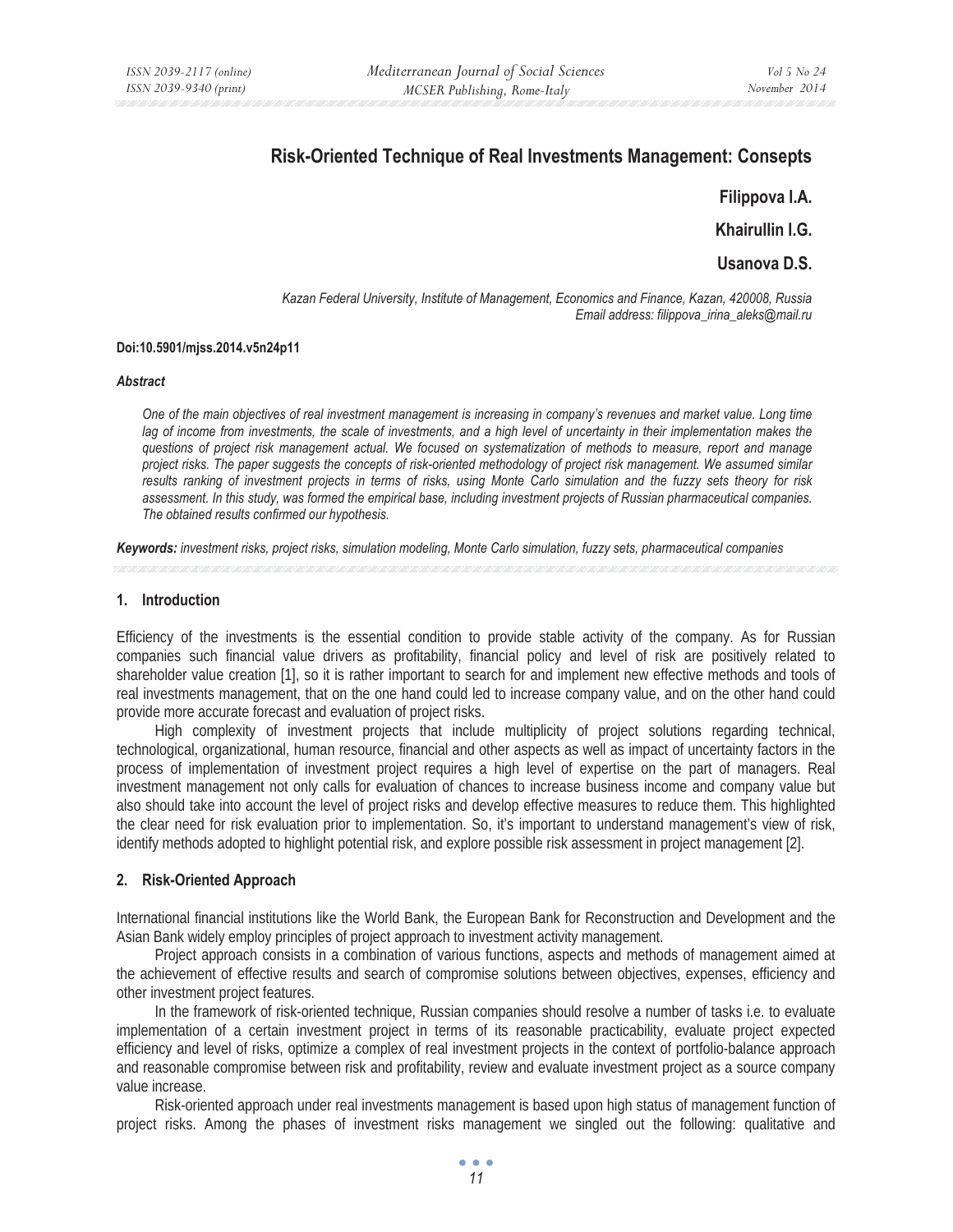quantitative analysis, assessment of risks under the evaluation of expected efficiency and choice of alternative variants of investment projects, choice of methods to influence project risks, monitoring and control of further project implementation considering current efficiency and the actual level of risks.

# **3. Qualitative and Quantitative Analysis of Risks**

The main objective of qualitative analysis of risks is to discover a total number of real investment projects and analysis of risks interrelation; and also to discover factors for each identified type of risks that make sufficient impact in a general level of risk.

Understanding of the risk management entails understanding of the underlying factors that contribute to project risks. These risks are often the same, regardless of the nature of a project. The first step in risk assessment is risk identification [3,4].

In this study, all real investment projects risks are grouped into general and specific risks. Group of general risks includes risks that are the same for all participants of investment activity and investment forms. Level of these risks is determined by the impact of external factors and does not depend on a quality of company's management. According to the experience of Russian companies, the most important types of general risks include the following: external-economic, internal-economic, political, social, inflation, conjuncture and legislative risks. Level of system's risks does not depend on quality of company's management. Group of specific risks consists of the following: country, regional, sector, revocable, operational, credit and market liquidity risks. Certain types of the risks that belong to this group require detailed description in practice. Among operational risks could be distinguished the following: engineering, legal, marketing risks and risks of non-effective management.

As part of specific risks portfolio investment risks include risks of imbalance in investment portfolio, risks of insufficient diversification, capital and selective risks.

One of the most challenging tasks at the stage of quantitative analysis of project risks is to search for and apply such methods and tools that could evaluate possibility to achieve expected result, evaluate all possible approaches including possible failures in the context of uncertainty. The primary task of this stage consists in qualitative assessment of risk factors influence on efficiency of investment project.

It is reasonable to apply statistic and probability methods, decision trees, interval method of risks evaluation, marginal analysis, correlation and regression analysis, deterministic factor analysis and optimization models among qualitative methods of investment risks evaluation.

Authors assume that in the framework of the risk-oriented technique and according to the results obtained from the analysis of investment project it is quite reasonable to create a map of risks that can be presented in the form of threedimensional matrix with the following measurements: list of sufficient risks; life-cycle phase of investment project that is correlated with risks; scope of possible damage.

Selection and application of relevant methods and tools of quantitative evaluation of uncertainty of investment projects is more challenging task to perform. In order to solve this problem company management may use expert methods, game theory methods, simulation modeling and fuzzy-set theory methods.

# **4. Method**

We have formed empiric base that includes investment projects of companies dealing with pharmaceutical products. One of the tasks set by Russian government for the near future is to increase a rate of medical product consumer and bring it up to average European level. So, it is reasonable to describe pharmaceutical branch as one of most advanced industrial sectors in Russia.

Working on this paper we have analyzed investment projects of Russian pharmaceutical companies working in the following areas: production of powder for injection (Biosynthes PLC), production of solid medicinal agents (Pharmaceutical Plant No.1 of Kaliningrad), expansion of production volume and promotion of sales of 'Polysorb' sorbent (Polysorb LTD), industrial production of national phospholipid medications (Pharmasynthes PLC), ointment production (Nizhpharm PLC).

The Monte Carlo simulation widely applied in financial decisions [5,6,7,8,9,10]. During implementation of the Monte Carlo simulation we have evaluated the expected efficiency of each investment project under conditions of 30% of variable expenses and sales volatility; number of quantitative indexes, representing risks was calculated and cumulative profile of project risk was designed.

Some studies contain discussion and practical application of the fuzzy set theory in decision-making

 $\bullet$   $\bullet$   $\bullet$ *12*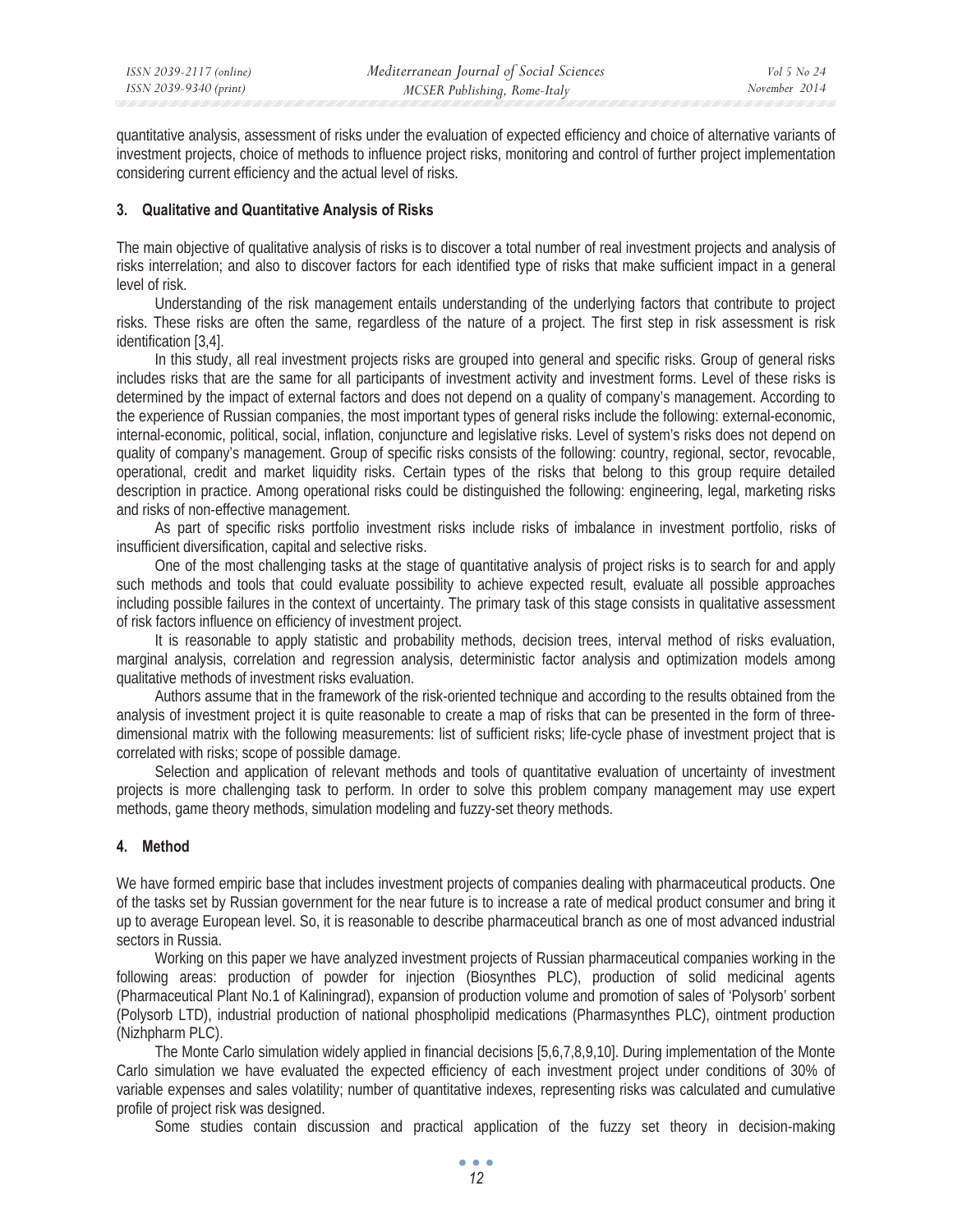| ISSN 2039-2117 (online) | Mediterranean Journal of Social Sciences | $Vol_5$ No 24 |
|-------------------------|------------------------------------------|---------------|
| ISSN 2039-9340 (print)  | MCSER Publishing, Rome-Italy             | November 2014 |

[11,12,13,14,15]. Next, we tried to reduce the uncertainty to the situation of risk using fuzzy-set theory. Results achieved in the course of application of simulation modeling of net discounting value of investment projects are displayed in the form of symmetric three-corner fuzzy set i.e. [NPV<sub>min</sub>; NPV<sub>av</sub>; NPV<sub>max</sub>].

Then we calculated the value of stability coefficient for each investment project (lambda) using the formula 1:

$$
\lambda = \frac{NPV_{av}}{\Delta} \tag{1}
$$

Where: NPV<sub>av</sub> is expected average value of NPV of the project;

 $\Delta$  - a range of NPV values of expected average value or NPV<sub>av</sub> $\pm \Delta$ .

Further we used the risk-function that makes it possible to proceed from evaluation of uncertainty to the situation of risk (formula 2):

$$
RI = \frac{1}{2} + \frac{\lambda}{2} (\ln \lambda - 1) \tag{2}
$$

Where: RI is risk-function.

## **5. Results**

Results we have gained by Monte Carlo simulation made it possible to reduce the situation of uncertainty to the situation of risk and range analyzed investment projects with respect to the level of risk. Results of ranging of investment projects are shown in the Table1.

**Table 1:** Monte Carlo simulation results of investment projects ranking

| Investment project                                                       | NPV variation coefficient, % | Rank |
|--------------------------------------------------------------------------|------------------------------|------|
| production of solid medicinal agents                                     | 15.1                         |      |
| industrial production of national phospholipid medications               | 11 4                         |      |
| production of powder for injection                                       |                              |      |
| expansion of production volume and sales promotion of 'Polysorb' sorbent |                              |      |
| organization of ointment production                                      | 5.3                          |      |

Results of calculation of stability coefficient value (lambda) and variability for each of the investment projects are displayed in the Table 2.

**Table 2:** Results of investment projects ranging achieved by using fuzzy-set theory

| Investment project                                                       | Risk coefficient value lambda | Rank |
|--------------------------------------------------------------------------|-------------------------------|------|
| production of solid medicinal agents                                     | 0.45                          |      |
| industrial production of national phospholipid medications               | 0.23                          |      |
| production of powder for injection                                       | 0.18                          |      |
| expansion of production volume and sales promotion of 'Polysorb' sorbent | 0.08                          |      |
| ointment production                                                      | 0.01                          |      |

Sometimes various qualitative risk analyses of the same problem can reach significantly different conclusions [16]. Comparison of investment project ranks in the Table 1 and the Table 2 shows that there are no fundamental differences between two methods of uncertainty rank evaluation.

## **6. Conclusion**

At the stage of investment risks management it is reasonable to use such methods as diversification, risk aversion, risk sharing, compensation and localization.

Risk insurance belongs to the methods of risk aversion. Foreign insurance practice uses complete insurance of investment risks. However, Russian legislation allows only partial insurance of a project: property, plant, equipment, personnel and some emergency risks.

Methods of risk compensation imply creation of certain reserves i.e. financial, material, information reserves. Financial reserves can be created through allocation of additional funds to cover unexpected expenses. Material reserves